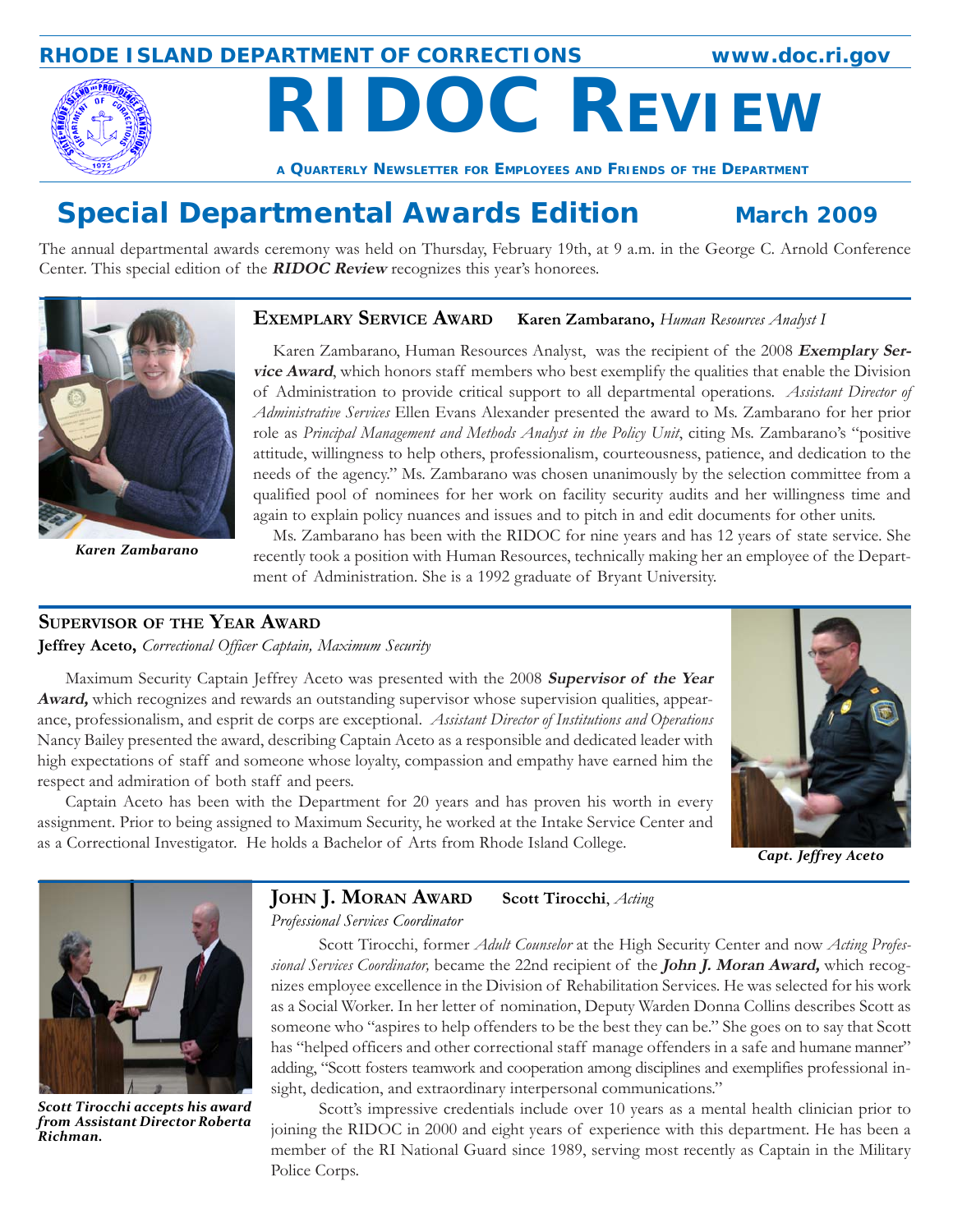

*Aboud Saggal*

#### **CORRECTIONAL OFFICER OF THE YEAR AWARD**

**Aboud Saggal,** *Correctional Officer, Donald Price Medium Security Facility*

Correctional Officer Aboud Saggal was presented with the 2008 **Correctional Officer of the Year Award,** which recognizes and acknowledges outstanding performance of duties and is meant to enhance Correctional Officer appearance, professionalism, morale, and esprit de corps. *Assistant Director of Institutions and Operations* Nancy Bailey presented the award, noting that Officer Saggal's dedication to his profession has been evidenced in all he has accomplished during the performance of his numerous duties since joining the Department in 1985. Officer Saggal holds the critical position of Key Control Officer for the Price facility and earned high praise from his peers for his role in last fall's Department-wide emergency exercise. His strong ethics and moral values, exceptional attitude and appearance have earned him admiration and respect.

Officer Saggal is involved in volunteering in his community, serving as a Boy Scout leader and active participant in his sons' schooling. He is a graduate of the Community College of Rhode Island.

#### **COMMUNITY CORRECTIONS AWARD Susan Heffner**, *Probation & Parole Officer*

Susan Heffner was the recipient of the 2008 **Community Corrections Award**, which honors a staff member who best exemplifies the mission of Community Corrections and whose qualities include outstanding work performance, dedication, loyalty, and initiative. *Assistant Director of Rehabilitative Services* Roberta Richman presented the award, describing Ms. Heffner as someone who "goes above and beyond in her efforts on behalf of the offenders she supervises." Working with a mental-health specific caseload, Ms. Heffner "often takes the cases no one else wants, receiving and accepting phone calls after hours to help those in need."

Ms. Heffner has consistently displayed her dedication and loyalty to the Department during her 10-year career in corrections. She holds a Master of Science from the URI and a Master of Social Work from Rhode Island College and has a total of 22 years of state service.



*Susan Heff ner*



*(left) Assistant Director Nancy Bailey*

#### **DISTINGUISHED SERVICE AWARD Frederick Haibon,** *Correctional Officer Captain, Records & ID*

Records & ID Captain Frederick Haibon was the recipient of the 2008 **Distinguished Service Award**, which is given to a staff member in the Division of Institutions and Operations who has committed an act of bravery or heroism on or off duty. *Assistant Director of Institutions and Operations* Nancy Bailey presented the award to Captain Haibon in recognition of his heroic efforts at the scene of an accident on Rte. 295 in Chepachet on October 28, 2007. It wasn't until he was honored by the Rhode Island State Police with the Colonel Everitte St. John Chaffee Award for distinguished and meritorious service in November that the RIDOC learned of Captain Haibon's involvement that day.

**Capt. Fred Haibon and** *Can Francis involvement that day***.**<br>(left) **Assistant Director** Captain Haibon has been with the Department for 25 years.

*Assistant Directors Bailey, Alexander and Richman and Director Wall look on as H.R. Administrator Paul Mancini welcomes the crowd.*



The *RIDOC Review* is published quarterly by the Office of the Director, with occasional special editions. This special edition recognizes 2008 Departmental Awards recipients. Please send suggestions for future topics and feedback to:

Tracey E. Zeckhausen, *Chief of Information & P.R. Editor , Designer, and Photographer 401-462-2609*; tracey.zeckhausen@doc.ri.gov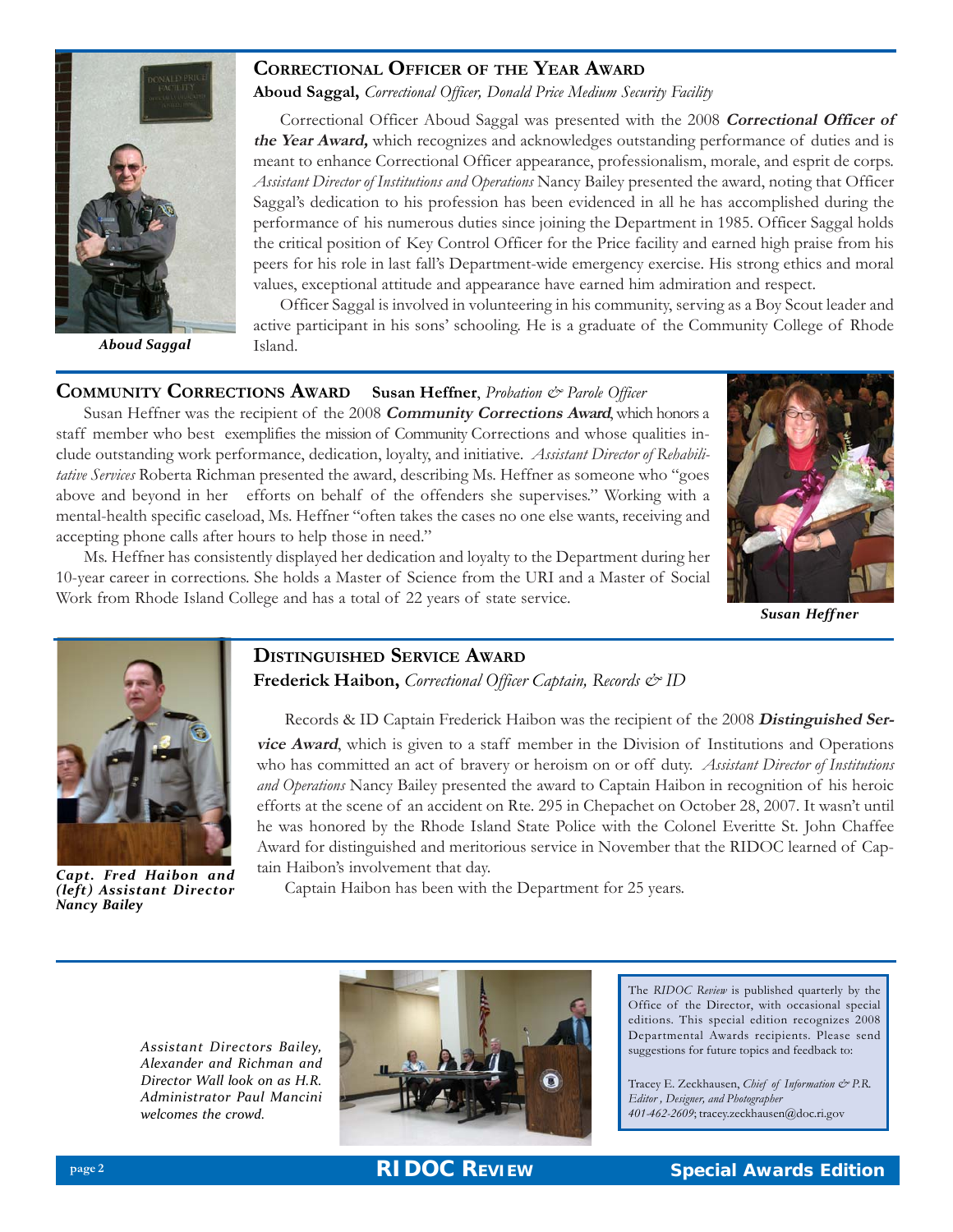### **MERITORIOUS SERVICE AWARD Scott Rafferty, Correctional Officer**, Intake Service Center



Correctional Officer Scott Rafferty received the **Meritorious Service Award,** given in recognition for exceptional accomplishments associated with duties relating to an officer's assigned post. Officer Rafferty was selected because of his life saving actions on October  $27<sup>th</sup>$ , 2008, when he responded to a Code White in the North State Yard of the Intake Security Center. His swift response and assistance to medical staff on the scene saved the life of an inmate in distress. Officer Rafferty has been extremely helpful to Health Care Services over the years, both in his capacity of providing security to the Intake Dispensary and in providing training to medical personnel on disaster drills. His professionalism on the day of this near tragic incident is reflective of the way he conducts himself each day on

**Scott Rafferty accepts the Meritorious** the job. *Service Award from Director Wall.*

#### **TEAMWORK AWARD**

Nineteen RIDOC staff members were recipients of the 2008 **Teamwork Award**, which honored 19 employees from the Special Investigations Unit, the John J. Moran Medium Security Facility, and Minimum Security for their roles in the investigation into the conveyance of narcotics and contraband into Minimum Security during the fall of 2008. Director Wall presented the award to the team members noting, "Whether providing tips that led to the investigation, participating as part of the investigatory team, or being diligent in searching and discovering contraband, each member of the team contributed to the end result." The work of the team resulted in the arrest of one suspect and transfer of seven inmates. Director Wall noted, "Your work across disciplines and facilities toward a common goal of keeping our prisons safe and free of illicit and illegal materials clearly paid off."



*Acting Inspector Robert Catlow (holding the 2008 Teamwork Award) and members of the Contraband Intradiction Team pose with Director Wall.*

**Contraband Intradiction Team** *Justin Amaral, Correctional Officer Lieutenant, Minimum Security David Baptista, Investigator William Begones, Investigator Steve Cabral, Investigator George Cacchiotti, Correctional Officer, Minimum Security Alfred Carmody, Correctional Officer, John J. Moran Medium Security Robert Catlow, Acting Inspector John DeFusco, Correctional Officer, John J. Moran Medium Security Joseph Forgue, Investigator Russell Freeman, Investigator Wayne Gardner, Correctional Officer, Minimum Security Raymond Lawson, Investigator Kyle Malo, Correctional Officer, John J. Moran Medium Security Michael Martufi, Correctional Officer Captain, Minimum Security Sukhvinder Mehta, Correctional Officer, Minimum Security Michael Reis, Correctional Officer Lieutenant, Minimum Security Linda Rose, Investigator Joseph Souza, Correctional Officer, John J. Moran Medium Security Billy Tucker, Correctional Officer, Minimum Security*